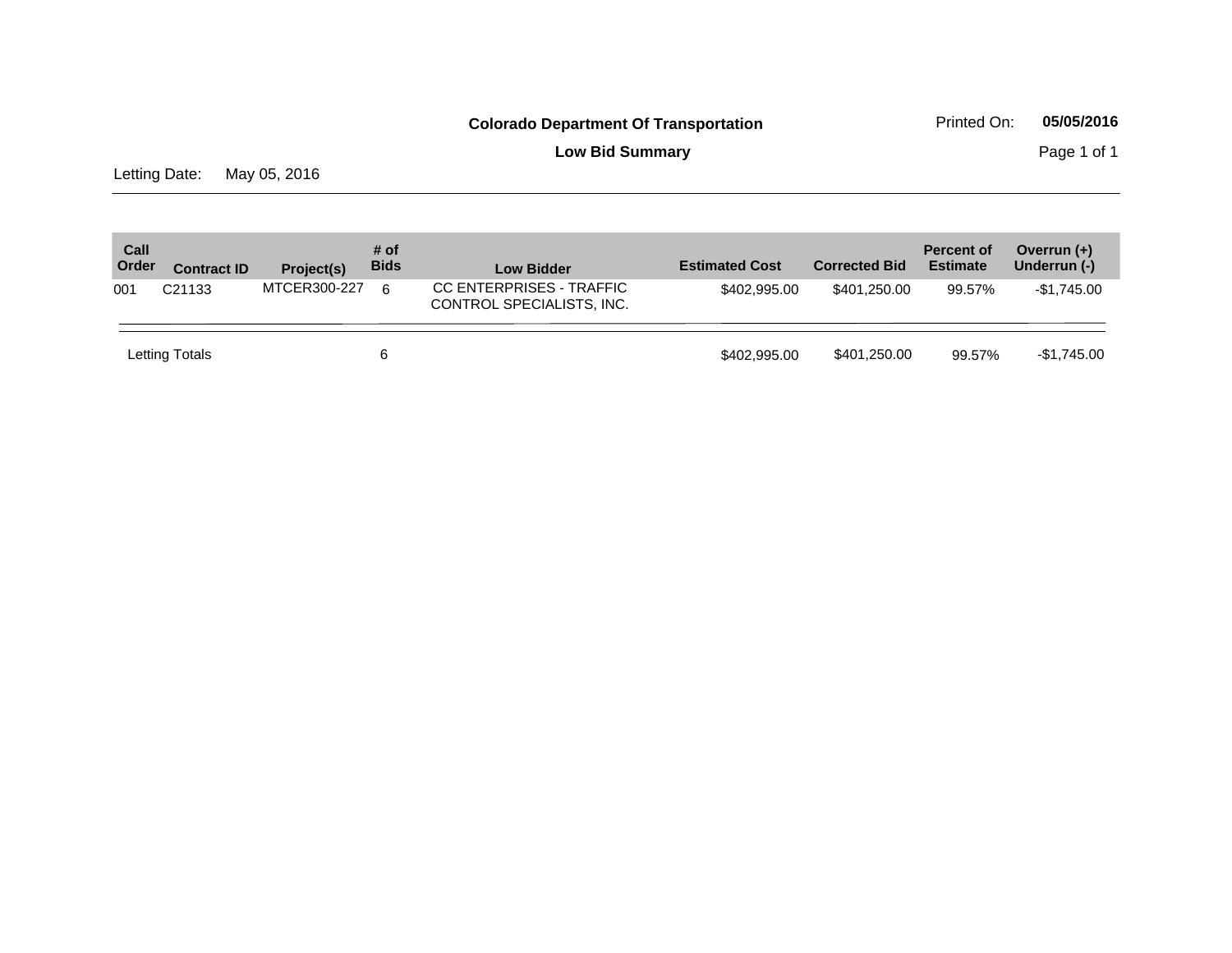|                             |              | <b>Colorado Department Of Transportation</b> | Printed On:                                       | 05/05/2016 |                                         |  |
|-----------------------------|--------------|----------------------------------------------|---------------------------------------------------|------------|-----------------------------------------|--|
|                             |              | <b>Vendor Ranking</b>                        | Page 1 of 1                                       |            |                                         |  |
| Letting No:                 | 20160505     | Contract ID:                                 | C <sub>21133</sub>                                |            | Project(s): MTCER300-227                |  |
| Letting Date:               | May 05, 2016 | Region:                                      | 3                                                 |            |                                         |  |
| Letting Time:<br>$10:00$ AM |              |                                              | Contract Time: 10/21/16 COMPLETION<br><b>DATE</b> |            | Counties: CHAFFEE, EAGLE,<br>LAKE, MESA |  |

| Rank           | <b>Vendor ID</b> | <b>Vendor Name</b>                                              | <b>Total Bid</b> | <b>Percent Of</b><br><b>Low Bid</b> | <b>Percent Of</b><br><b>Estimate</b> |
|----------------|------------------|-----------------------------------------------------------------|------------------|-------------------------------------|--------------------------------------|
|                | 1342A            | CC ENTERPRISES - TRAFFIC CONTROL SPECIALISTS, INC.              | \$401,250.00     | 100.00%                             | 99.57%                               |
| $\mathbf 0$    | -EST-            | <b>Engineer's Estimate</b>                                      | \$402,995.00     | 100.43%                             | 100.00%                              |
| $\overline{2}$ | 1604             | Mark Construction, Inc.                                         | \$412,233.00     | 102.74%                             | 102.29%                              |
| 3              | 1231A            | INTERFACE COMMUNICATIONS COMPANY                                | \$499,440.50     | 124.47%                             | 123.93%                              |
| 4              | 1587             | INNOVATIVE MARKING SYSTEMS, INC.                                | \$499,890.00     | 124.58%                             | 124.04%                              |
| 5              | 678A             | WORKZONE TRAFFIC CONTROL, INC.                                  | \$507,575.00     | 126.50%                             | 125.95%                              |
| 6              | 1531A            | RDP BARRICADE CO., LLC DBA COLORADO BARRICADE<br><b>COMPANY</b> | \$751,070.00     | 187.18%                             | 186.37%                              |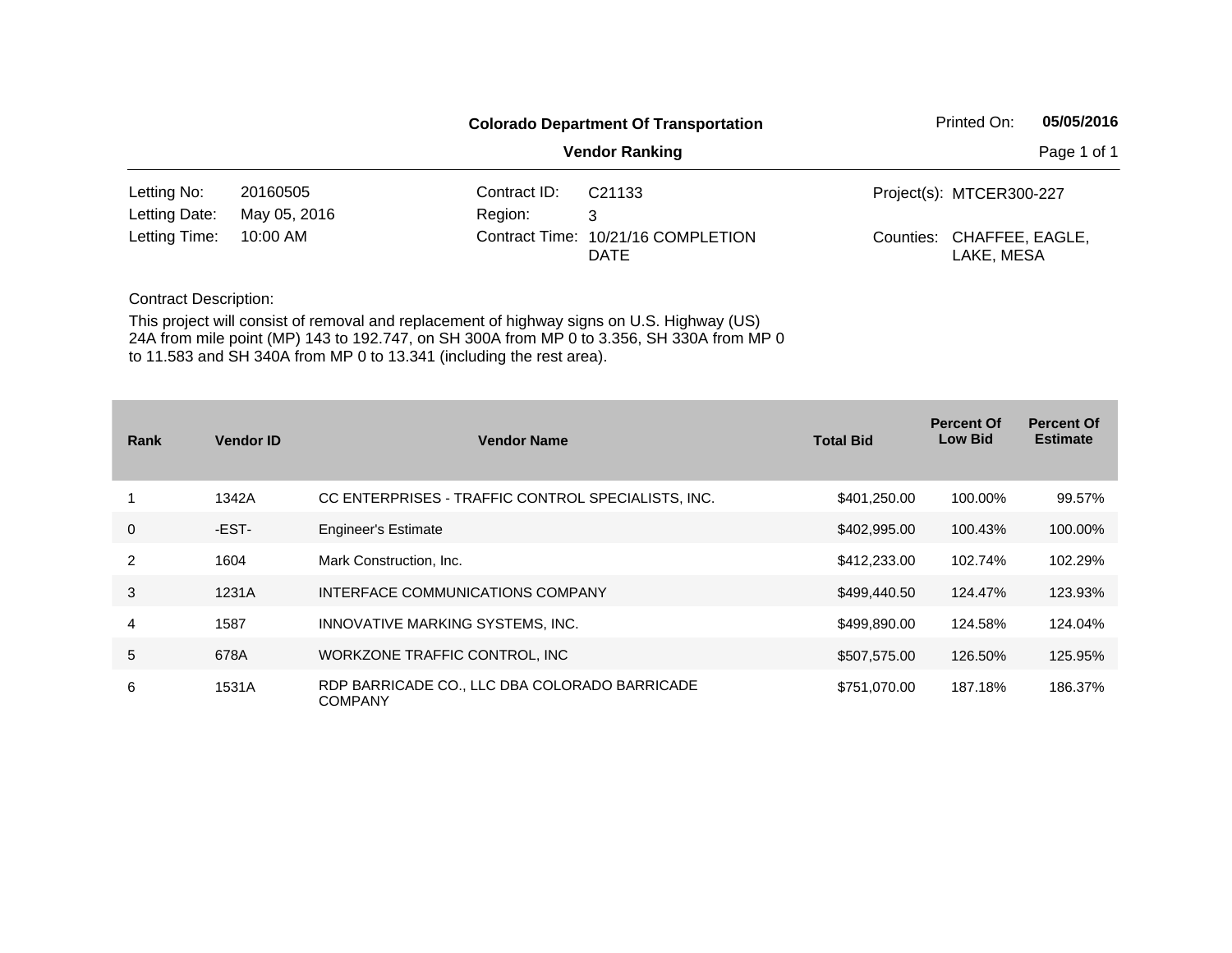| <b>Tabulation of Bids</b>                     |                                                |                         |    |                                           |                     |                                                                      |                    |                                            |           |
|-----------------------------------------------|------------------------------------------------|-------------------------|----|-------------------------------------------|---------------------|----------------------------------------------------------------------|--------------------|--------------------------------------------|-----------|
| Letting No:<br>Letting Date:<br>Letting Time: | Contract ID:<br>Region:                        | C <sub>21133</sub><br>3 |    |                                           |                     | CHAFFEE,<br>Counties:<br>EAGLE, LAKE,<br><b>MESA</b>                 |                    |                                            |           |
|                                               |                                                |                         |    | $(0)$ -EST-<br><b>Engineer's Estimate</b> |                     | (1) 1342A<br><b>CC ENTRPRS TRAFFIC</b><br><b>CONTROL SPECIALISTS</b> |                    | (2) 1604<br><b>Mark Construction, Inc.</b> |           |
| <b>Item Code</b>                              | <b>Description</b>                             | Quantity                |    | <b>Unit Price</b>                         | <b>Amount</b>       | <b>Unit Price</b>                                                    | <b>Amount</b>      | <b>Unit Price</b>                          | Amount    |
| <b>SECTION:</b><br>0001                       | <b>BID ITEMS</b>                               |                         |    |                                           |                     |                                                                      | LCC:               |                                            |           |
| 202-00810 Removal of Ground Sign              |                                                | 250.000 EACH            |    |                                           | 50.00000 12,500.00  | 50.00000                                                             | 12,500.00          | 83.00000                                   | 20,750.00 |
| 202-00821 Removal of Sign Panel               |                                                | 1,200.000 EACH          |    | 10.00000                                  | 12,000.00           |                                                                      | 20.00000 24,000.00 | 7.00000                                    | 8,400.00  |
| 210-00810 Reset Ground Sign                   |                                                | 5.000 EACH              |    | 350.00000                                 | 1,750.00            | 350.00000                                                            | 1,750.00           | 375.00000                                  | 1,875.00  |
| 210-00815 Reset Sign Panel                    |                                                | 5.000 EACH              |    | 35.00000                                  | 175.00              | 100.00000                                                            | 500.00             | 90.00000                                   | 450.00    |
|                                               | 614-00025 Sign Panel (Class I) (Install Only)  | 9,000.000               | SF |                                           | 12.00000 108,000.00 |                                                                      | 8.00000 72,000.00  | 8.50000                                    | 76,500.00 |
|                                               | 614-00027 Sign Panel (Class II) (Install Only) | 1,250.000               | SF | 13.00000                                  | 16,250.00           | 10.00000                                                             | 12,500.00          | 10.00000                                   | 12,500.00 |

614-00028 Sign Panel (Class III) (Install Only) 200.000 SF 14.00000 2,800.00 12.00000 2,400.00 13.00000 2,600.00 614-01512 Steel Sign Support (2-Inch Round)(Post) 750.000 LF 7.00000 5,250.00 6.00000 4,500.00 11.00000 8,250.00 614-01522 Steel Sign Support (2-Inch Round)(Socket) 50.000 EACH 70.00000 3,500.00 110.00000 5,500.00 125.00000 6,250.00 614-01575 Steel Sign Support (2-1/2 Inch Round NP-1,250.000 LF 20.00000 25,000.00 20.00000 25,000.00 20.00000 25,000.00 614-01578 Steel Sign Support (2-1/2 Inch Round NP-475.000 EACH 100.00000 47,500.00 250.00000 118,750.00 175.00000 83,125.00

40)(Post)

80) (Post)

40)(Slipbase)

614-01585 Steel Sign Support (2-1/2 Inch Round Sch

620-00020 Sanitary Facility 2.000 EACH 2,000.00000 4,000.00 1,200.00000 2,400.00 950.00000 1,900.00

800.000 LF 35.00000 28,000.00 30.00000 24,000.00 21.00000 16,800.00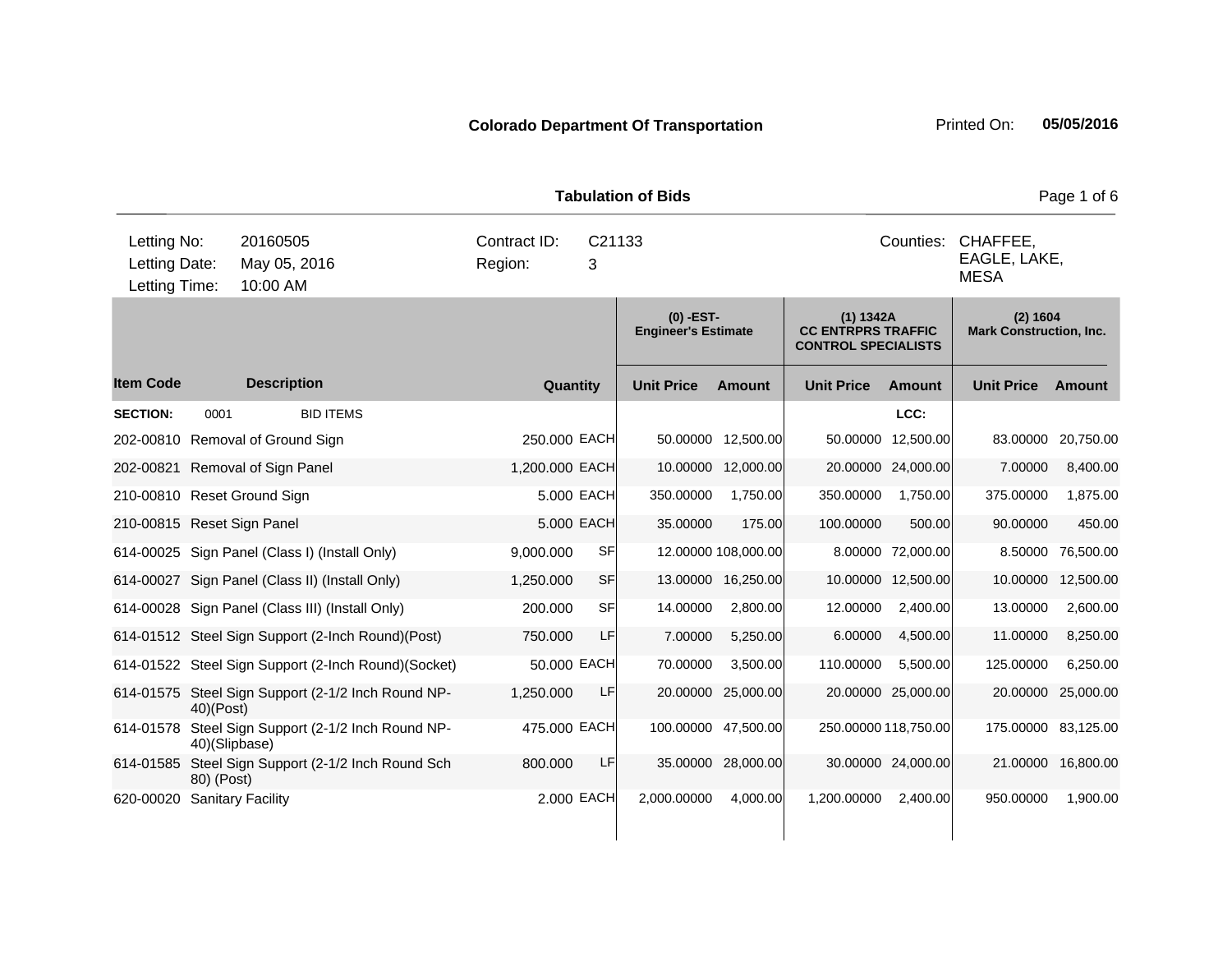**Quantity Unit Price Unit Price Ext** Item Code Description Quantity Unit Price Amount Unit Price Amount Unit Price **Ext Unit Price Amount Ext Amount (0) -EST-Engineer's Estimate (1) 1342A CC ENTRPRS TRAFFIC CONTROL SPECIALISTS (2) 1604 Mark Construction, Inc. Description SECTION:** 0001 BID ITEMS **LCC:** 626-00000 Mobilization 1.000 L S 40,000.00000 40,000.00 40,000.00000 40,000.00 55,000.00000 55,000.00 630-00000 Flagging 450.000 HOUR 25.00000 11,250.00 20.00000 9,000.00 23.00000 10,350.00 630-00012 Traffic Control Management 85.000 DAY 600.00000 51,000.00 300.00000 25,500.00 525.00000 44,625.00 630-80341 Construction Traffic Sign (Panel Size A) 14.000 EACH 5.00000 70.00 20.00000 280.00 12.00000 168.00 630-80342 Construction Traffic Sign (Panel Size B) 32.000 EACH 5.00000 160.00 20.00000 640.00 12.00000 384.00 630-80343 Construction Traffic Sign (Panel Size C) 8.000 EACH 5.00000 40.00 10.00000 80.00 12.00000 96.00 630-80358 Advance Warning Flashing or Sequencing Arrow Panel (C Type) 2.000 EACH 350.00000 700.00 500.00000 1,000.00 1,400.00000 2,800.00 630-80359 Portable Message Sign Panel 180.000 DAY 85.00000 15,300.00 65.00000 11,700.00 52.00000 9,360.00 630-80380 Traffic Cone 250.000 EACH 1.00000 250.00 1.00000 250.00 12.00000 3,000.00 630-85041 Mobile Attenuator 70.000 DAY 250.00000 17,500.00 100.00000 7,000.00 315.00000 22,050.00 **Section Totals: \$402,995.00 \$401,250.00 \$412,233.00 Contract Grand Totals \$402,995.00 \$401,250.00 \$412,233.00** 10:00 AM Counties: CHAFFEE. EAGLE, LAKE, MESA Letting Date: May 05, 2016 <sup>3</sup> C21133 Region: Letting Time: Letting No: 20160505 Contract ID: Counties:

**Tabulation of Bids** Page 2 of 6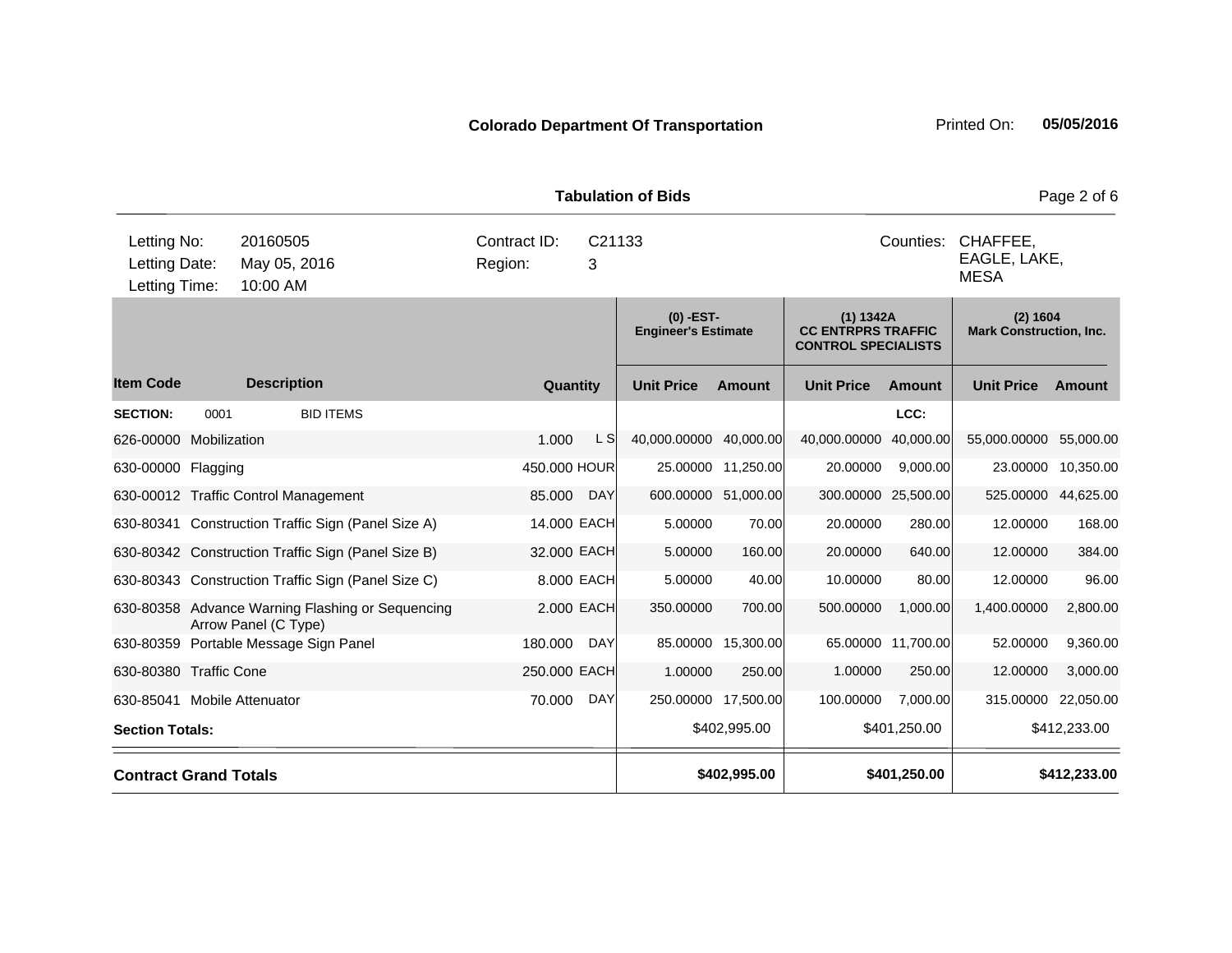|                                               |               |                                                     |                         |             | <b>Tabulation of Bids</b>                              |                     |                                                               |                      |                                                        | Page 3 of 6         |
|-----------------------------------------------|---------------|-----------------------------------------------------|-------------------------|-------------|--------------------------------------------------------|---------------------|---------------------------------------------------------------|----------------------|--------------------------------------------------------|---------------------|
| Letting No:<br>Letting Date:<br>Letting Time: |               | 20160505<br>May 05, 2016<br>10:00 AM                | Contract ID:<br>Region: | C21133<br>3 |                                                        |                     |                                                               | Counties:            | CHAFFEE,<br>EAGLE, LAKE,<br><b>MESA</b>                |                     |
|                                               |               |                                                     |                         |             | (3) 1231A<br><b>INTERFACE</b><br><b>COMMUNICATIONS</b> |                     | (4) 1587<br><b>INNOVATIVE MARKING</b><br><b>SYSTEMS, INC.</b> |                      | (5) 678A<br><b>WORK ZONE TRAFFIC</b><br><b>CONTROL</b> |                     |
| <b>Item Code</b>                              |               | <b>Description</b>                                  | Quantity                |             | <b>Unit Price</b>                                      | Amount              | <b>Unit Price</b>                                             | Amount               | <b>Unit Price</b>                                      | Amount              |
| <b>SECTION:</b>                               | 0001          | <b>BID ITEMS</b>                                    |                         |             |                                                        |                     |                                                               | LCC:                 |                                                        |                     |
|                                               |               | 202-00810 Removal of Ground Sign                    | 250,000 EACH            |             |                                                        | 75.00000 18,750.00  |                                                               | 85.00000 21,250.00   |                                                        | 90.00000 22,500.00  |
|                                               |               | 202-00821 Removal of Sign Panel                     | 1,200.000 EACH          |             | 12.00000                                               | 14,400.00           |                                                               | 45.00000 54,000.00   | 10.00000                                               | 12,000.00           |
|                                               |               | 210-00810 Reset Ground Sign                         |                         | 5.000 EACH  | 335.00000                                              | 1,675.00            | 350.00000                                                     | 1,750.00             | 350.00000                                              | 1,750.00            |
| 210-00815 Reset Sign Panel                    |               |                                                     |                         | 5.000 EACH  | 120.00000                                              | 600.00              | 150.00000                                                     | 750.00               | 200.00000                                              | 1,000.00            |
|                                               |               | 614-00025 Sign Panel (Class I) (Install Only)       | 9,000.000               | <b>SF</b>   | 10.75000                                               | 96,750.00           |                                                               | 14.75000 132,750.00  |                                                        | 12.00000 108,000.00 |
|                                               |               | 614-00027 Sign Panel (Class II) (Install Only)      | 1,250.000               | <b>SF</b>   | 8.00000                                                | 10,000.00           |                                                               | 18.50000 23,125.00   | 13.00000                                               | 16,250.00           |
|                                               |               | 614-00028 Sign Panel (Class III) (Install Only)     | 200.000                 | <b>SF</b>   | 11.00000                                               | 2,200.00            | 28.00000                                                      | 5,600.00             | 17.50000                                               | 3,500.00            |
|                                               |               | 614-01512 Steel Sign Support (2-Inch Round)(Post)   | 750.000                 | LF          | 5.00000                                                | 3,750.00            | 7.50000                                                       | 5,625.00             | 7.50000                                                | 5,625.00            |
|                                               |               | 614-01522 Steel Sign Support (2-Inch Round)(Socket) | 50,000 EACH             |             | 112.00000                                              | 5,600.00            | 145.00000                                                     | 7,250.00             | 70.00000                                               | 3,500.00            |
|                                               | 40)(Post)     | 614-01575 Steel Sign Support (2-1/2 Inch Round NP-  | 1,250.000               | <b>LF</b>   | 7.95000                                                | 9,937.50            |                                                               | 15.00000 18,750.00   | 20.00000                                               | 25,000.00           |
| 614-01578                                     | 40)(Slipbase) | Steel Sign Support (2-1/2 Inch Round NP-            | 475.000 EACH            |             |                                                        | 143.00000 67,925.00 |                                                               | 245.00000 116,375.00 | 200.00000                                              | 95,000.00           |

620-00020 Sanitary Facility **2.000 FACH** 800.00000 1,600.00 2,000.0000 4,000.00 2,000.0000 4,000.00 4,000.00

614-01585 Steel Sign Support (2-1/2 Inch Round Sch

80) (Post)

800.000 LF 14.00000 11,200.00 20.00000 16,000.00 30.00000 24,000.00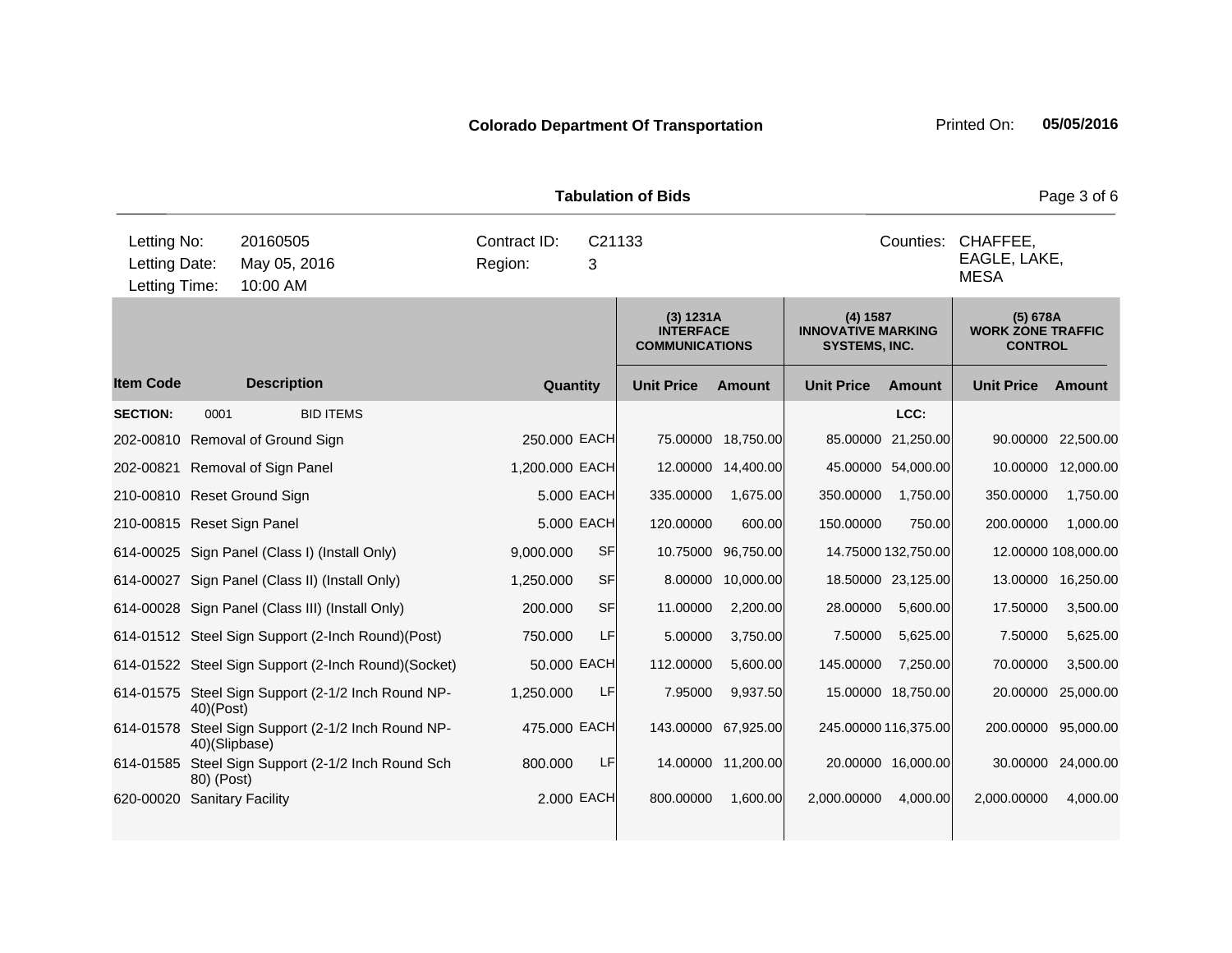|                                               |                              |                                                                          |                         |                                                                          | <b>Tabulation of Bids</b> |                                                               |                     | Page 4 of 6                                            |                                         |              |  |
|-----------------------------------------------|------------------------------|--------------------------------------------------------------------------|-------------------------|--------------------------------------------------------------------------|---------------------------|---------------------------------------------------------------|---------------------|--------------------------------------------------------|-----------------------------------------|--------------|--|
| Letting No:<br>Letting Date:<br>Letting Time: |                              | 20160505<br>May 05, 2016<br>10:00 AM                                     | Contract ID:<br>Region: | C <sub>21133</sub><br>3                                                  |                           |                                                               |                     | Counties:                                              | CHAFFEE,<br>EAGLE, LAKE,<br><b>MESA</b> |              |  |
|                                               |                              |                                                                          |                         | (3) 1231A<br><b>INTERFACE</b><br><b>COMMUNICATIONS</b><br><b>COMPANY</b> |                           | (4) 1587<br><b>INNOVATIVE MARKING</b><br><b>SYSTEMS, INC.</b> |                     | (5) 678A<br><b>WORK ZONE TRAFFIC</b><br><b>CONTROL</b> |                                         |              |  |
| <b>Item Code</b>                              |                              | <b>Description</b>                                                       | Quantity                |                                                                          | <b>Unit Price</b>         | <b>Amount</b>                                                 | <b>Unit Price</b>   | <b>Amount</b>                                          | <b>Unit Price</b>                       | Amount       |  |
| <b>SECTION:</b>                               | 0001                         | <b>BID ITEMS</b>                                                         |                         |                                                                          |                           |                                                               |                     | LCC:                                                   |                                         |              |  |
| 626-00000 Mobilization                        |                              |                                                                          | 1.000                   | L S                                                                      | 96,500.00000 96,500.00    |                                                               | 27,500.00000        | 27,500.00                                              | 95,000.00000                            | 95,000.00    |  |
| 630-00000 Flagging                            |                              |                                                                          | 450.000 HOUR            |                                                                          | 35.00000                  | 15,750.00                                                     |                     | 25.00000 11,250.00                                     | 21.00000                                | 9,450.00     |  |
|                                               |                              | 630-00012 Traffic Control Management                                     | 85.000                  | <b>DAY</b>                                                               | 913.00000                 | 77,605.00                                                     | 295.00000 25,075.00 |                                                        | 500.00000                               | 42,500.00    |  |
|                                               |                              | 630-80341 Construction Traffic Sign (Panel Size A)                       | 14.000 EACH             |                                                                          | 65.00000                  | 910.00                                                        | 10.00000            | 140.00                                                 | 25.00000                                | 350.00       |  |
|                                               |                              | 630-80342 Construction Traffic Sign (Panel Size B)                       | 32.000 EACH             |                                                                          | 70.00000                  | 2,240.00                                                      | 10.00000            | 320.00                                                 | 25.00000                                | 800.00       |  |
|                                               |                              | 630-80343 Construction Traffic Sign (Panel Size C)                       | 8.000 EACH              |                                                                          | 76.00000                  | 608.00                                                        | 10.00000            | 80.00                                                  | 25.00000                                | 200.00       |  |
|                                               |                              | 630-80358 Advance Warning Flashing or Sequencing<br>Arrow Panel (C Type) |                         | 2.000 EACH                                                               | 2,685.00000               | 5,370.00                                                      | 625.00000           | 1,250.00                                               | 350.00000                               | 700.00       |  |
|                                               |                              | 630-80359 Portable Message Sign Panel                                    | 180.000                 | <b>DAY</b>                                                               | 108.00000                 | 19,440.00                                                     | 85.00000            | 15,300.00                                              | 65.00000                                | 11,700.00    |  |
| 630-80380 Traffic Cone                        |                              |                                                                          | 250.000 EACH            |                                                                          | 11.00000                  | 2,750.00                                                      | 5.00000             | 1,250.00                                               | 15.00000                                | 3,750.00     |  |
| 630-85041 Mobile Attenuator                   |                              |                                                                          | 70.000                  | <b>DAY</b>                                                               |                           | 484.00000 33,880.00                                           | 150.00000 10,500.00 |                                                        | 300.00000 21,000.00                     |              |  |
|                                               | <b>Section Totals:</b>       |                                                                          |                         |                                                                          |                           | \$499,440.50                                                  | \$499,890.00        |                                                        | \$507,575.00                            |              |  |
|                                               | <b>Contract Grand Totals</b> |                                                                          |                         |                                                                          |                           | \$499,440.50                                                  |                     | \$499,890.00                                           |                                         | \$507,575.00 |  |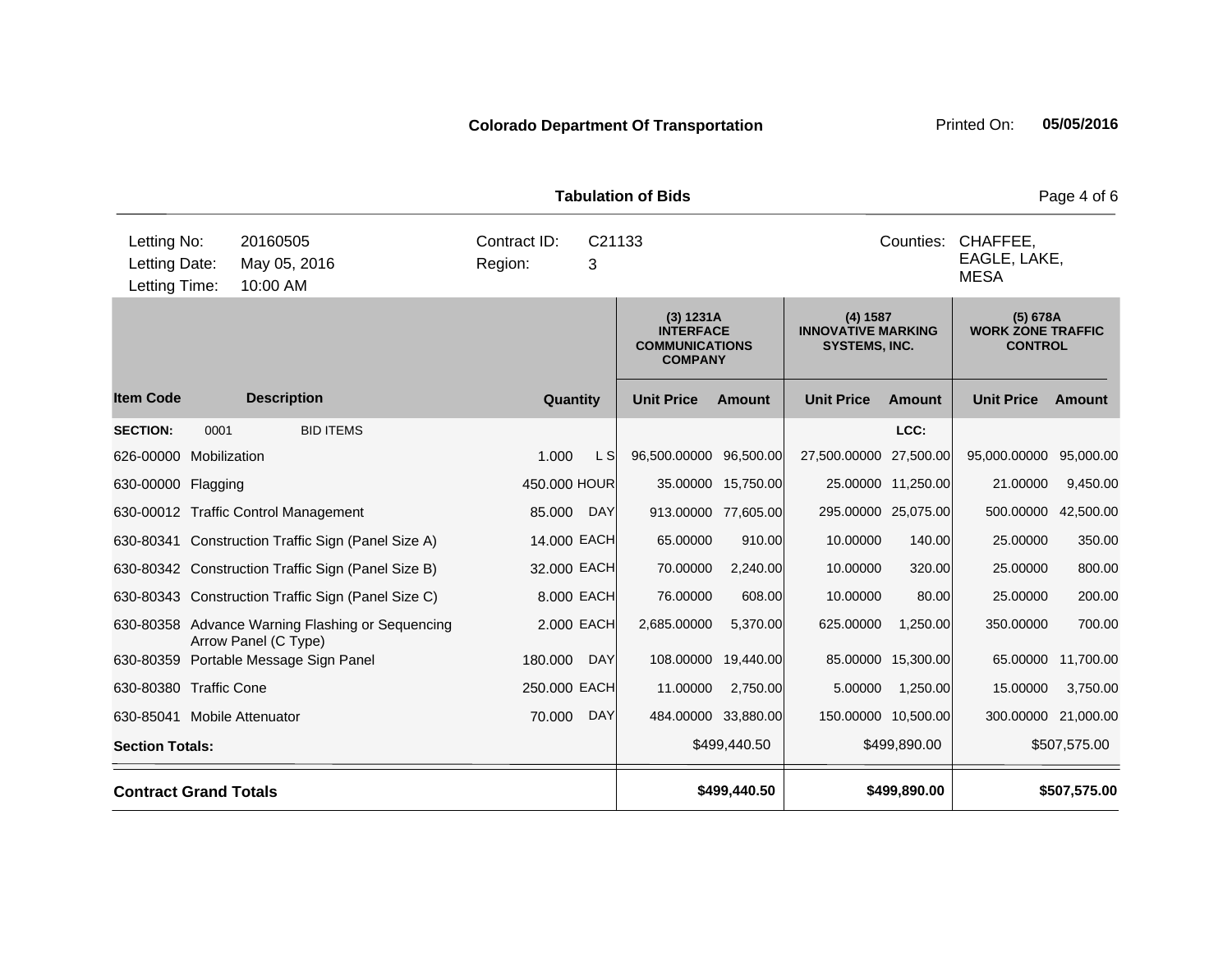| <b>Tabulation of Bids</b>                     |               |                                      |                                                     |                         |             |           |                                                        |                    |                   | Page 5 of 6 |                                                   |        |
|-----------------------------------------------|---------------|--------------------------------------|-----------------------------------------------------|-------------------------|-------------|-----------|--------------------------------------------------------|--------------------|-------------------|-------------|---------------------------------------------------|--------|
| Letting No:<br>Letting Date:<br>Letting Time: |               | 20160505<br>May 05, 2016<br>10:00 AM |                                                     | Contract ID:<br>Region: | 3           |           | C21133                                                 |                    |                   |             | Counties: CHAFFEE,<br>EAGLE, LAKE,<br><b>MESA</b> |        |
|                                               |               |                                      |                                                     |                         |             |           | $(6)$ 1531A<br><b>RDP BARRICADE CO.,</b><br><b>LLC</b> |                    |                   |             |                                                   |        |
| <b>Item Code</b>                              |               | <b>Description</b>                   |                                                     |                         | Quantity    |           | <b>Unit Price</b>                                      | <b>Amount</b>      | <b>Unit Price</b> | Amount      | <b>Unit Price</b>                                 | Amount |
| <b>SECTION:</b>                               | 0001          |                                      | <b>BID ITEMS</b>                                    |                         |             |           |                                                        |                    |                   | LCC:        |                                                   |        |
| 202-00810 Removal of Ground Sign              |               |                                      |                                                     | 250.000 EACH            |             |           | 175.00000 43,750.00                                    |                    |                   |             |                                                   |        |
| 202-00821 Removal of Sign Panel               |               |                                      |                                                     | 1,200.000 EACH          |             |           |                                                        | 55.50000 66,600.00 |                   |             |                                                   |        |
| 210-00810 Reset Ground Sign                   |               |                                      |                                                     |                         | 5.000 EACH  |           | 285.00000                                              | 1,425.00           |                   |             |                                                   |        |
| 210-00815 Reset Sign Panel                    |               |                                      |                                                     |                         | 5.000 EACH  |           | 95.00000                                               | 475.00             |                   |             |                                                   |        |
|                                               |               |                                      | 614-00025 Sign Panel (Class I) (Install Only)       | 9,000.000               |             | <b>SF</b> |                                                        | 11.00000 99,000.00 |                   |             |                                                   |        |
|                                               |               |                                      | 614-00027 Sign Panel (Class II) (Install Only)      | 1,250.000               |             | <b>SF</b> |                                                        | 12.50000 15,625.00 |                   |             |                                                   |        |
|                                               |               |                                      | 614-00028 Sign Panel (Class III) (Install Only)     | 200.000                 |             | <b>SF</b> | 16.00000                                               | 3,200.00           |                   |             |                                                   |        |
|                                               |               |                                      | 614-01512 Steel Sign Support (2-Inch Round)(Post)   | 750.000                 |             | LF        |                                                        | 18.00000 13,500.00 |                   |             |                                                   |        |
|                                               |               |                                      | 614-01522 Steel Sign Support (2-Inch Round)(Socket) |                         | 50.000 EACH |           | 250.00000 12,500.00                                    |                    |                   |             |                                                   |        |
|                                               | 40)(Post)     |                                      | 614-01575 Steel Sign Support (2-1/2 Inch Round NP-  | 1,250.000               |             | LF        |                                                        | 40.00000 50,000.00 |                   |             |                                                   |        |
|                                               | 40)(Slipbase) |                                      | 614-01578 Steel Sign Support (2-1/2 Inch Round NP-  | 475.000 EACH            |             |           | 400.00000 190,000.00                                   |                    |                   |             |                                                   |        |
|                                               | 80) (Post)    |                                      | 614-01585 Steel Sign Support (2-1/2 Inch Round Sch  | 800,000                 |             | LF        |                                                        | 55.00000 44,000.00 |                   |             |                                                   |        |
| 620-00020 Sanitary Facility                   |               |                                      |                                                     |                         | 2.000 EACH  |           | 1,800.00000                                            | 3,600.00           |                   |             |                                                   |        |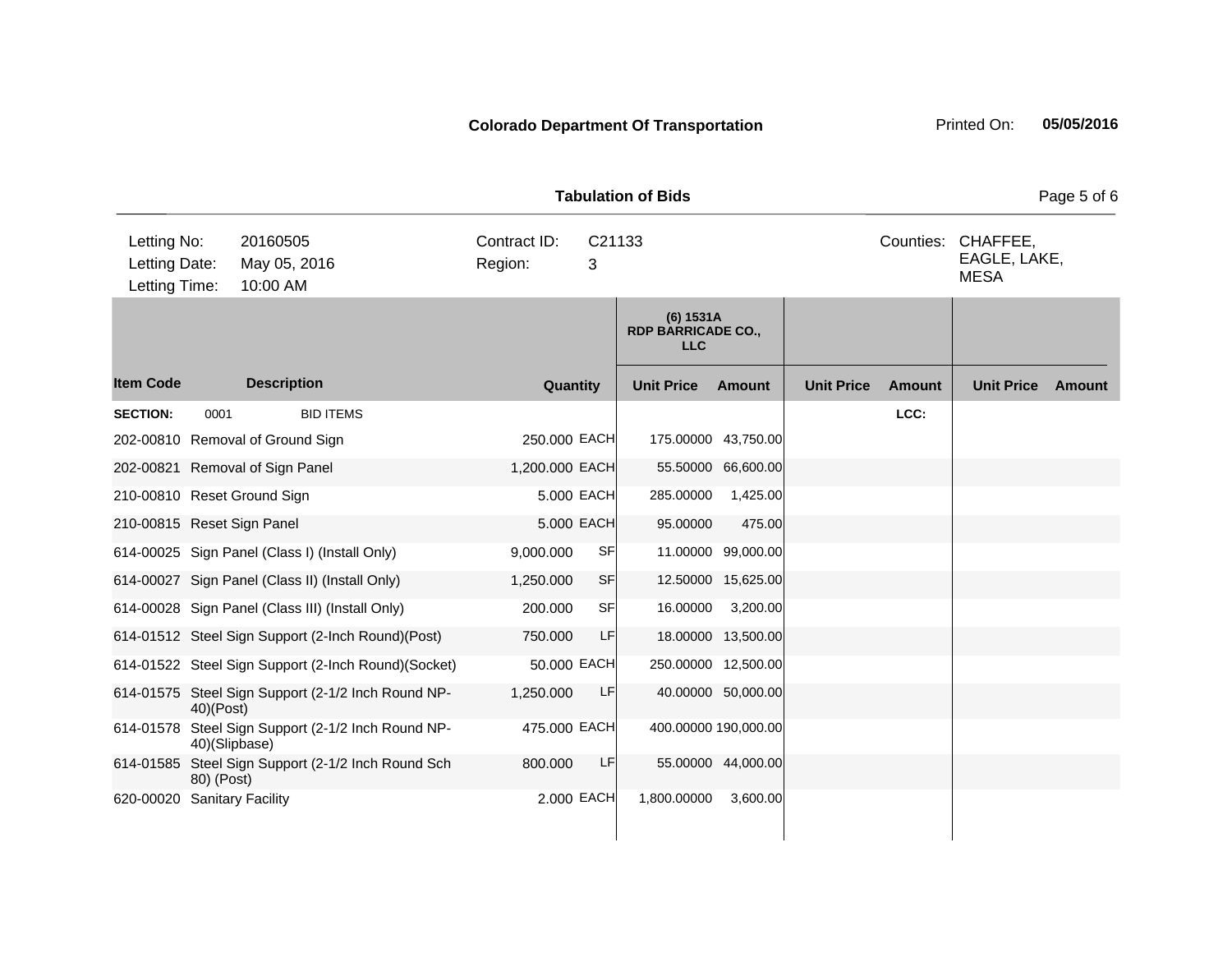| raburation or Dius<br>i ayo u u               |                              |                                                                          |                         |             |                                                      |                     |                   |               |                                         |        |
|-----------------------------------------------|------------------------------|--------------------------------------------------------------------------|-------------------------|-------------|------------------------------------------------------|---------------------|-------------------|---------------|-----------------------------------------|--------|
| Letting No:<br>Letting Date:<br>Letting Time: |                              | 20160505<br>May 05, 2016<br>10:00 AM                                     | Contract ID:<br>Region: | C21133<br>3 |                                                      |                     |                   | Counties:     | CHAFFEE,<br>EAGLE, LAKE,<br><b>MESA</b> |        |
|                                               |                              |                                                                          |                         |             | (6) 1531A<br><b>RDP BARRICADE CO.,</b><br><b>LLC</b> |                     |                   |               |                                         |        |
| <b>Item Code</b>                              |                              | <b>Description</b>                                                       | Quantity                |             | <b>Unit Price</b>                                    | <b>Amount</b>       | <b>Unit Price</b> | <b>Amount</b> | <b>Unit Price</b>                       | Amount |
| <b>SECTION:</b>                               | 0001                         | <b>BID ITEMS</b>                                                         |                         |             |                                                      |                     |                   | LCC:          |                                         |        |
| 626-00000 Mobilization                        |                              |                                                                          | 1.000                   | L S         | 75,000.00000 75,000.00                               |                     |                   |               |                                         |        |
| 630-00000 Flagging                            |                              |                                                                          | 450.000 HOUR            |             |                                                      | 25.00000 11,250.00  |                   |               |                                         |        |
|                                               |                              | 630-00012 Traffic Control Management                                     | 85.000 DAY              |             |                                                      | 575.00000 48,875.00 |                   |               |                                         |        |
|                                               |                              | 630-80341 Construction Traffic Sign (Panel Size A)                       | 14.000 EACH             |             | 10.00000                                             | 140.00              |                   |               |                                         |        |
|                                               |                              | 630-80342 Construction Traffic Sign (Panel Size B)                       | 32.000 EACH             |             | 20.00000                                             | 640.00              |                   |               |                                         |        |
|                                               |                              | 630-80343 Construction Traffic Sign (Panel Size C)                       | 8.000 EACH              |             | 30.00000                                             | 240.00              |                   |               |                                         |        |
|                                               |                              | 630-80358 Advance Warning Flashing or Sequencing<br>Arrow Panel (C Type) | 2.000 EACH              |             | 1,750.00000                                          | 3,500.00            |                   |               |                                         |        |
|                                               |                              | 630-80359 Portable Message Sign Panel                                    | 180.000                 | <b>DAY</b>  | 150.00000                                            | 27,000.00           |                   |               |                                         |        |
| 630-80380 Traffic Cone                        |                              |                                                                          | 250.000 EACH            |             | 9.00000                                              | 2,250.00            |                   |               |                                         |        |
| 630-85041 Mobile Attenuator                   |                              |                                                                          | 70.000                  | <b>DAY</b>  |                                                      | 550.00000 38,500.00 |                   |               |                                         |        |
|                                               | <b>Section Totals:</b>       |                                                                          |                         |             |                                                      | \$751,070.00        |                   |               |                                         |        |
|                                               | <b>Contract Grand Totals</b> |                                                                          |                         |             |                                                      | \$751,070.00        |                   |               |                                         |        |

**Tabulation of Bids** Page 6 of 6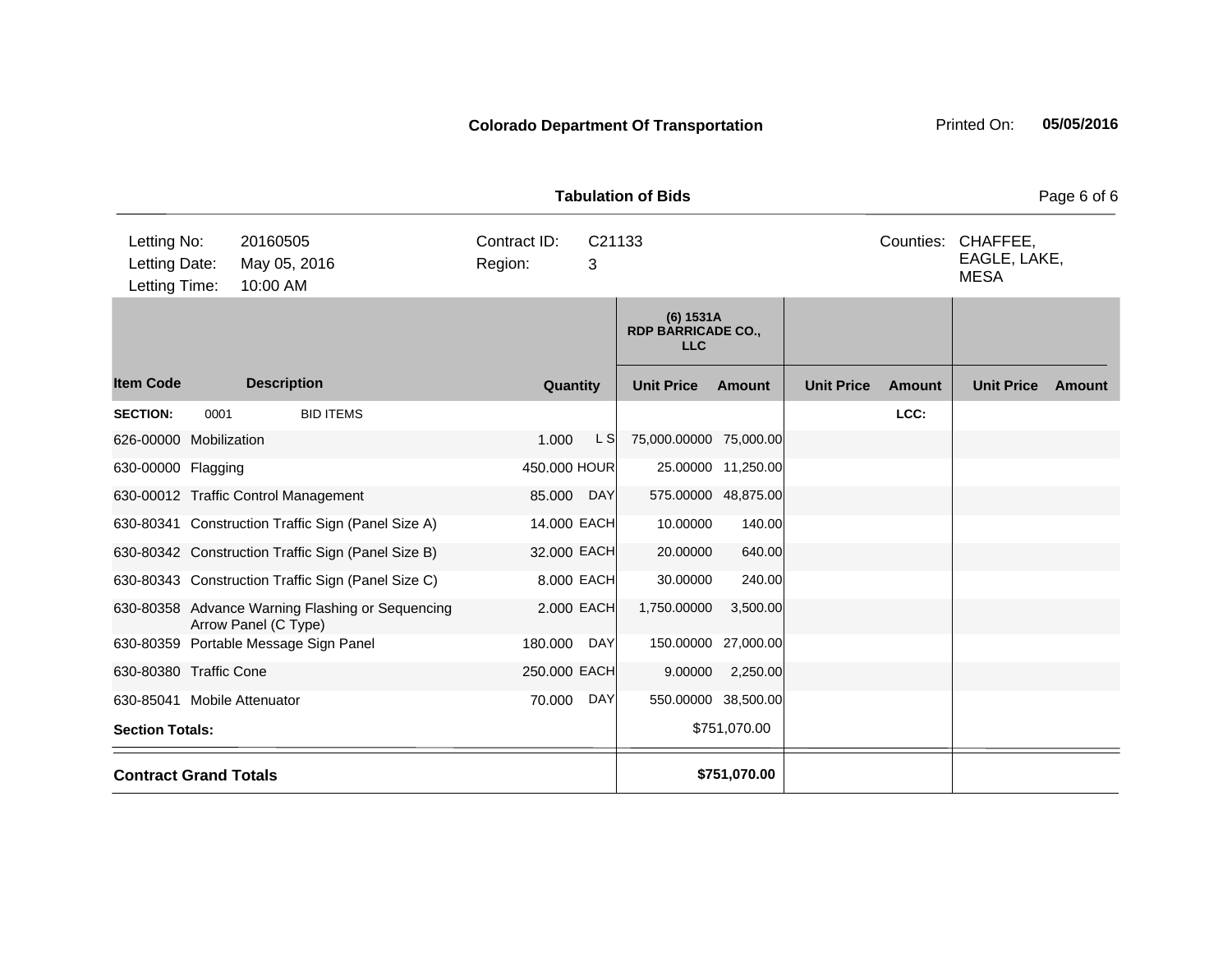|               |              |              | <b>Colorado Department Of Transportation</b>      |             | Printed On:              | 05/05/2016 |
|---------------|--------------|--------------|---------------------------------------------------|-------------|--------------------------|------------|
|               |              |              |                                                   | Page 1 of 4 |                          |            |
| Letting No:   | 20160505     | Contract ID: | C <sub>21133</sub>                                |             | Counties: CHAFFEE,       |            |
| Letting Date: | May 05, 2016 | Region:      | 3                                                 |             | EAGLE, LAKE,             |            |
| Letting Time: | 10:00 AM     |              | Contract Time: 10/21/16 COMPLETION<br><b>DATE</b> |             | Project(s): MFSAR300-227 |            |

| Line            | Item/<br>Description                | Quantity                                            | Estimated<br>Price | <b>Bid Price/</b><br><b>Units</b> | Estimated<br>Amount | <b>Bid Amount</b> | <b>Bid Est</b><br>% | Overrun $(+)$<br>Underrun (-) |
|-----------------|-------------------------------------|-----------------------------------------------------|--------------------|-----------------------------------|---------------------|-------------------|---------------------|-------------------------------|
| <b>SECTION:</b> | 0001                                | <b>BID ITEMS</b>                                    |                    |                                   |                     |                   |                     |                               |
| 0005            | 202-00810<br>Removal of Ground Sign | 250.000                                             | 50.00000           | 50.00000<br><b>EACH</b>           | 12,500.00           | 12,500.00         | 100.00%             | 0.00                          |
| 0010            | 202-00821<br>Removal of Sign Panel  | 1,200.000                                           | 10.00000           | 20.00000<br><b>EACH</b>           | 12,000.00           | 24,000.00         | 200.00%             | 12,000.00                     |
| 0015            | 210-00810<br>Reset Ground Sign      | 5.000                                               | 350.00000          | 350.00000<br><b>EACH</b>          | 1,750.00            | 1,750.00          | 100.00%             | 0.00                          |
| 0020            | 210-00815<br>Reset Sign Panel       | 5.000                                               | 35.00000           | 100.00000<br>EACH                 | 175.00              | 500.00            | 285.71%             | 325.00                        |
| 0025            | 614-00025                           | 9,000.000<br>Sign Panel (Class I) (Install Only)    | 12.00000           | 8.00000<br><b>SF</b>              | 108,000.00          | 72,000.00         | 66.67%              | $-36,000.00$                  |
| 0030            | 614-00027                           | 1,250.000<br>Sign Panel (Class II) (Install Only)   | 13.00000           | 10.00000<br><b>SF</b>             | 16,250.00           | 12,500.00         | 76.92%              | $-3,750.00$                   |
| 0035            | 614-00028                           | 200.000<br>Sign Panel (Class III) (Install Only)    | 14.00000           | 12.00000<br><b>SF</b>             | 2,800.00            | 2,400.00          | 85.71%              | $-400.00$                     |
| 0040            | 614-01512                           | 750.000<br>Steel Sign Support (2-Inch Round) (Post) | 7.00000            | 6.00000<br>LF                     | 5,250.00            | 4,500.00          | 85.71%              | $-750.00$                     |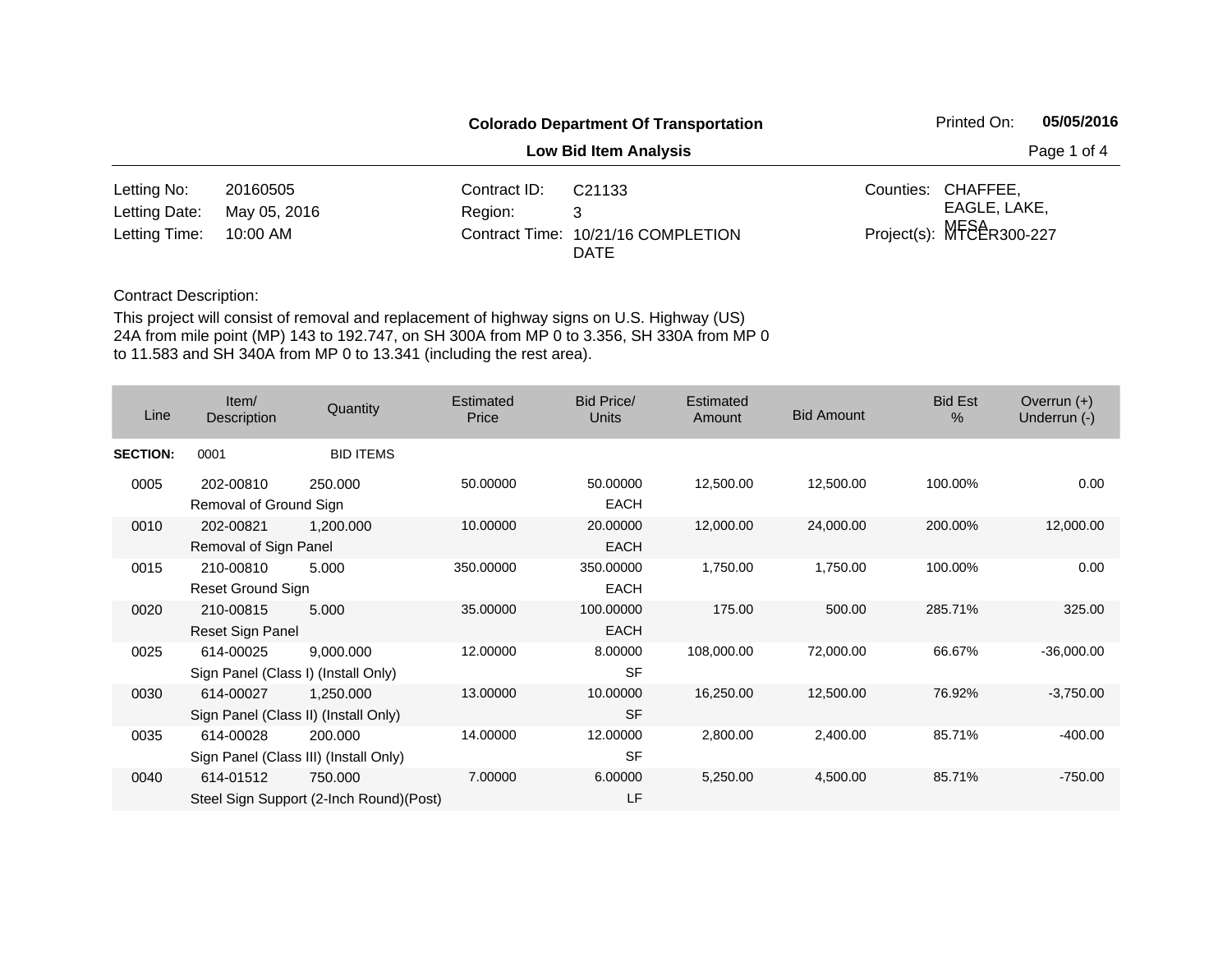|               |              |              | <b>Colorado Department Of Transportation</b>      |                          | Printed On:        |  |  |
|---------------|--------------|--------------|---------------------------------------------------|--------------------------|--------------------|--|--|
|               |              |              | Page 2 of 4                                       |                          |                    |  |  |
| Letting No:   | 20160505     | Contract ID: | C <sub>21133</sub>                                |                          | Counties: CHAFFEE, |  |  |
| Letting Date: | May 05, 2016 | Region:      | 3                                                 |                          | EAGLE, LAKE,       |  |  |
| Letting Time: | 10:00 AM     |              | Contract Time: 10/21/16 COMPLETION<br><b>DATE</b> | Project(s): MFSAR300-227 |                    |  |  |

| Line            | Item/<br>Description                                                   | Quantity         | Estimated<br>Price | <b>Bid Price/</b><br><b>Units</b> | Estimated<br>Amount | <b>Bid Amount</b> | <b>Bid Est</b><br>$\%$ | Overrun $(+)$<br>Underrun (-) |
|-----------------|------------------------------------------------------------------------|------------------|--------------------|-----------------------------------|---------------------|-------------------|------------------------|-------------------------------|
| <b>SECTION:</b> | 0001                                                                   | <b>BID ITEMS</b> |                    |                                   |                     |                   |                        |                               |
| 0045            | 614-01522<br>Steel Sign Support (2-Inch Round)(Socket)                 | 50.000           | 70.00000           | 110.00000<br><b>EACH</b>          | 3,500.00            | 5,500.00          | 157.14%                | 2,000.00                      |
| 0050            | 614-01575<br>Steel Sign Support (2-1/2 Inch Round NP-<br>$40)$ (Post)  | 1,250.000        | 20.00000           | 20.00000<br>LF                    | 25,000.00           | 25,000.00         | 100.00%                | 0.00                          |
| 0055            | 614-01578<br>Steel Sign Support (2-1/2 Inch Round NP-<br>40)(Slipbase) | 475.000          | 100.00000          | 250.00000<br><b>EACH</b>          | 47,500.00           | 118,750.00        | 250.00%                | 71,250.00                     |
| 0060            | 614-01585<br>Steel Sign Support (2-1/2 Inch Round Sch 80)<br>(Post)    | 800,000          | 35.00000           | 30.00000<br>LF                    | 28,000.00           | 24,000.00         | 85.71%                 | $-4,000.00$                   |
| 0065            | 620-00020<br><b>Sanitary Facility</b>                                  | 2.000            | 2,000.00000        | 1,200.00000<br><b>EACH</b>        | 4,000.00            | 2,400.00          | 60.00%                 | $-1,600.00$                   |
| 0070            | 626-00000<br>Mobilization                                              | 1.000            | 40,000.00000       | 40,000.00000<br>L S               | 40,000.00           | 40,000.00         | 100.00%                | 0.00                          |
| 0075            | 630-00000<br>Flagging                                                  | 450.000          | 25.00000           | 20.00000<br><b>HOUR</b>           | 11,250.00           | 9,000.00          | 80.00%                 | $-2,250.00$                   |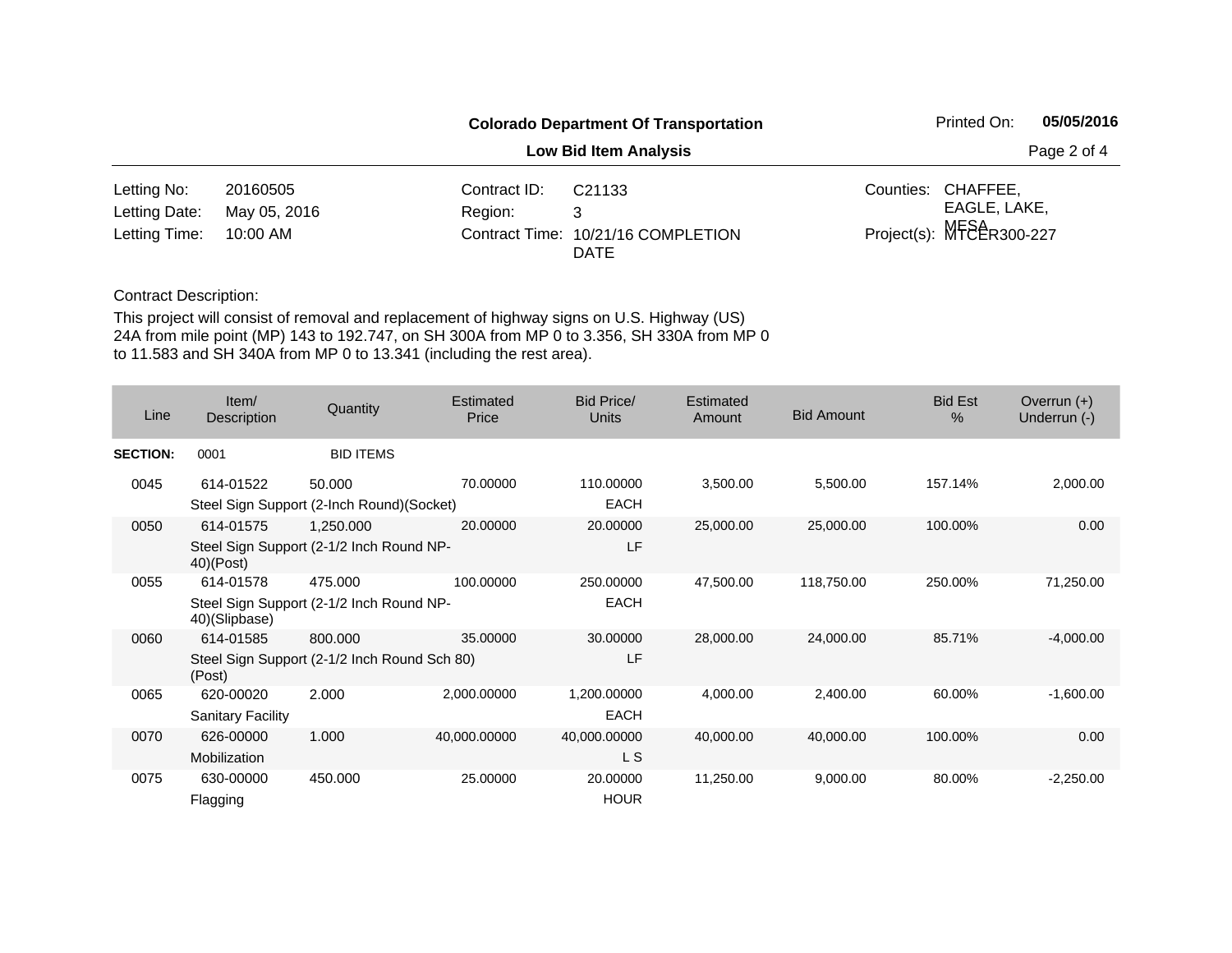|               | <b>Colorado Department Of Transportation</b> |              |                                                   |  |                          | 05/05/2016  |  |
|---------------|----------------------------------------------|--------------|---------------------------------------------------|--|--------------------------|-------------|--|
|               | <b>Low Bid Item Analysis</b>                 |              |                                                   |  |                          | Page 3 of 4 |  |
| Letting No:   | 20160505                                     | Contract ID: | C <sub>21133</sub>                                |  | Counties: CHAFFEE,       |             |  |
| Letting Date: | May 05, 2016                                 | Region:      | 3                                                 |  | EAGLE, LAKE,             |             |  |
| Letting Time: | 10:00 AM                                     |              | Contract Time: 10/21/16 COMPLETION<br><b>DATE</b> |  | Project(s): MFSAR300-227 |             |  |

| Line            | Item/<br>Description                           | Quantity                                              | Estimated<br>Price | Bid Price/<br>Units      | Estimated<br>Amount | <b>Bid Amount</b> | <b>Bid Est</b><br>$\frac{0}{0}$ | Overrun $(+)$<br>Underrun (-) |
|-----------------|------------------------------------------------|-------------------------------------------------------|--------------------|--------------------------|---------------------|-------------------|---------------------------------|-------------------------------|
| <b>SECTION:</b> | 0001                                           | <b>BID ITEMS</b>                                      |                    |                          |                     |                   |                                 |                               |
| 0080            | 630-00012<br><b>Traffic Control Management</b> | 85,000                                                | 600.00000          | 300,00000<br><b>DAY</b>  | 51,000.00           | 25,500.00         | 50.00%                          | $-25,500.00$                  |
| 0085            | 630-80341                                      | 14.000<br>Construction Traffic Sign (Panel Size A)    | 5.00000            | 20.00000<br><b>EACH</b>  | 70.00               | 280.00            | 400.00%                         | 210.00                        |
| 0090            | 630-80342                                      | 32.000<br>Construction Traffic Sign (Panel Size B)    | 5.00000            | 20,00000<br><b>EACH</b>  | 160.00              | 640.00            | 400.00%                         | 480.00                        |
| 0095            | 630-80343                                      | 8.000<br>Construction Traffic Sign (Panel Size C)     | 5.00000            | 10.00000<br><b>EACH</b>  | 40.00               | 80.00             | 200.00%                         | 40.00                         |
| 0100            | 630-80358<br>Panel (C Type)                    | 2.000<br>Advance Warning Flashing or Sequencing Arrow | 350.00000          | 500.00000<br><b>EACH</b> | 700.00              | 1,000.00          | 142.86%                         | 300.00                        |
| 0105            | 630-80359<br>Portable Message Sign Panel       | 180.000                                               | 85.00000           | 65.00000<br>DAY          | 15,300.00           | 11,700.00         | 76.47%                          | $-3,600.00$                   |
| 0110            | 630-80380<br><b>Traffic Cone</b>               | 250.000                                               | 1.00000            | 1.00000<br><b>EACH</b>   | 250.00              | 250.00            | 100.00%                         | 0.00                          |
| 0115            | 630-85041<br><b>Mobile Attenuator</b>          | 70.000                                                | 250.00000          | 100.00000<br><b>DAY</b>  | 17,500.00           | 7,000.00          | 40.00%                          | $-10,500.00$                  |